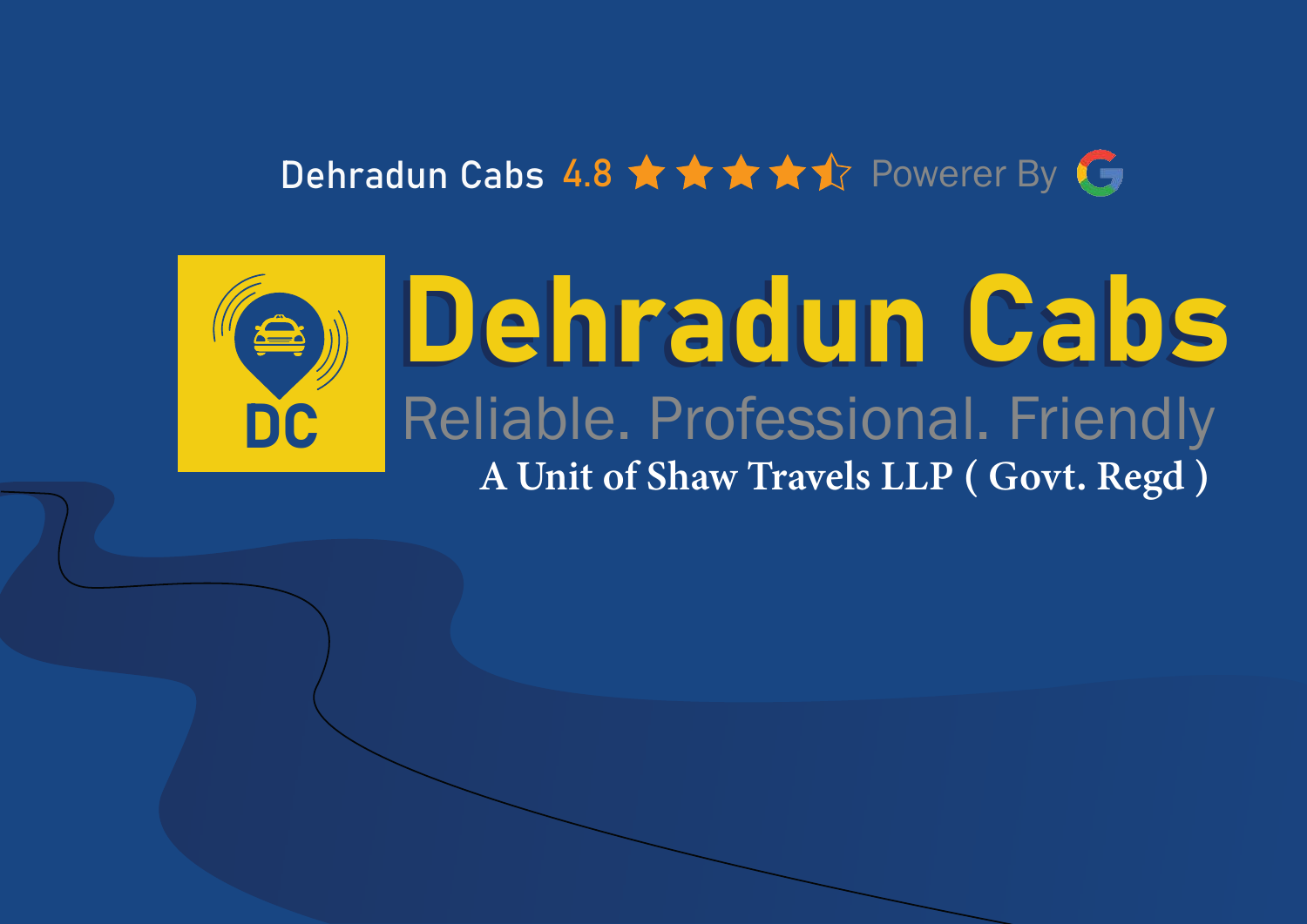## are we?

Dehradun Cabs started its journey in 2007 and this is solely a Dev Bhoomi company. Our gradual expansion brought many new experiences and challenges along the way but through our dedication and innovation we have established ourselves as a well-known name in the tour & travels industry across Uttarakhand. We have been diligently serving our valuable clients since 10 years. Our head office is located at Dehradun and one branch office at Neamatpur (West Bengal). Team Dehradun Cabs work hard to make your travel across North India most delightful and comfortable by providing additional services in addition to cab services. We provide you with tour packages like a spiritual tour, adventurous tour, sightseeing, honeymoon packages and numerous supplementary services. These added offerings make Dehradun Cabs a one stop travel mall, from where you can get everything you need to chalk out your travel plan. We provide comfortable cab services all over Dehradun, Haridwar, Rishikesh, Char Dham and many other beautiful locations across North India. We have a fleet of AC/NON AC/Luxurious, deluxe cars and traveler buses at unbeatable prices. So your search for reliable cab services ends here as we at Dehradun Cabs promise you to make your holiday experiences more beautiful. You just need to place a call and we'll pick you up from your doorstep anywhere in Uttarakhand.

# Uur Slogan

"Ease your Travel", that is the motto we believe in and we earnestly follow this by offering you the best services at competitive prices. It is our prime aim to make your journey most convenient and pleasurable. We love to provide you comprehensive travel Our Teamservices right from your doorstep, including comfy cabs, hotel bookings, tour packages, ticketing and so on. So, you just need to board on Dehradun Cabs and cherish every moment of your holiday.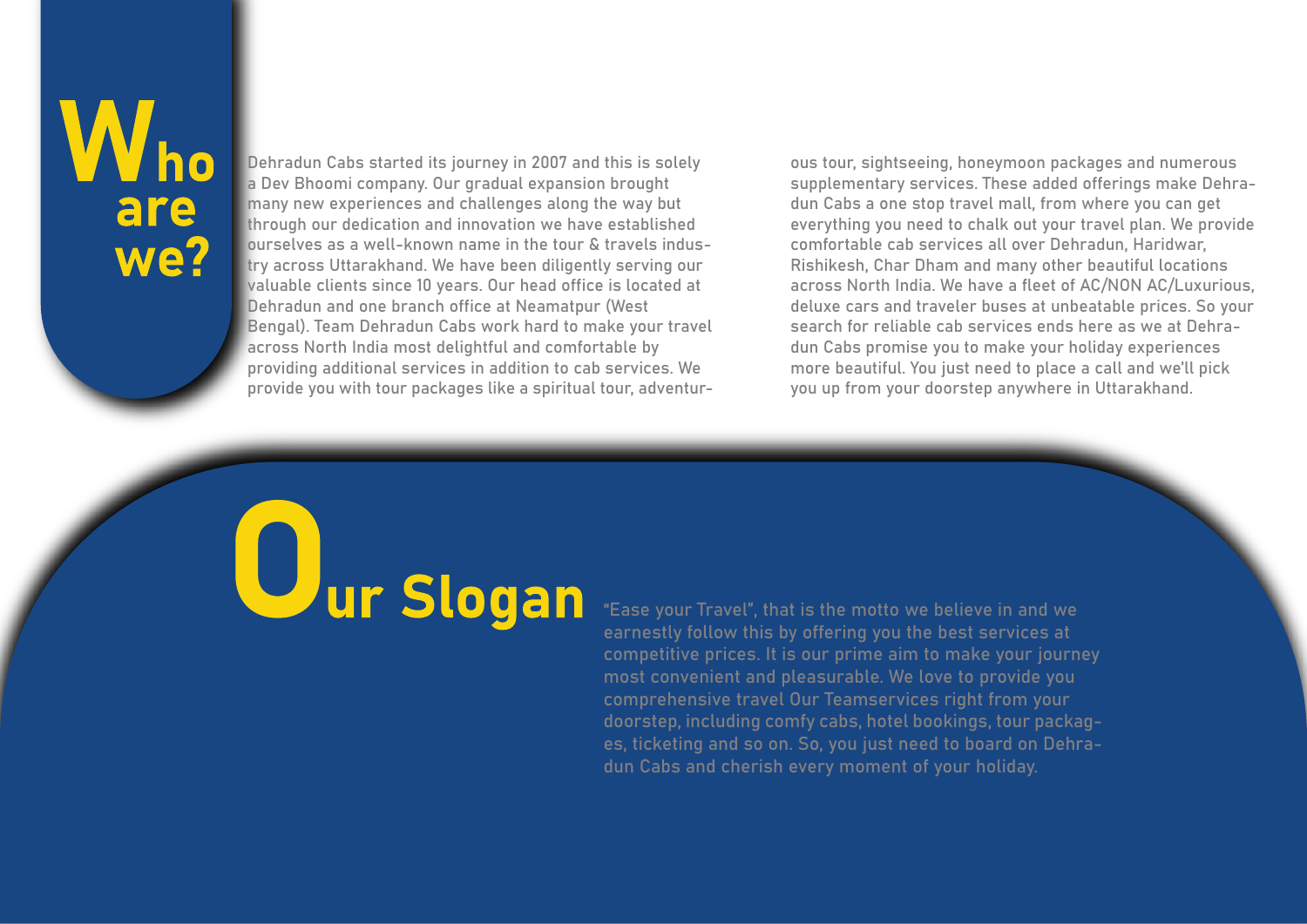

- ï To make Dehradun Cabs no.1 cab service provider in all over India.
- ï To keep ourselves committed to providing most reasonable cabs & travel packages.
- ï To make each moment of your journey with us, a cherishable memory for you.
- ï To value your hard-earned money and time so you can avail quickest cabs and travel services.
- $\cdot$  To offer best cabs and tour services to every traveler according to individual budget.
- $\cdot$  To avail all travel associated services under a single roof.
- $\cdot$  To bring Uttarakhand as a most traveled destination all over the world.



We, at Dehradun Cabs have a team of extremely professional drivers, guides, tour managers, coordinators and so on ,who work to follow their passion not only for money. They all have enough proficiency in their respective fields. Once you choose to go with Dehradun Cabs , it will be their responsibility to make every moment of your journey exciting and enjoyable. They take utmost care of your safety.

Even if you are traveling alone, you will be in safe hands. Your security is their topmost priority. Before hiring them we follow strict verification process consisting of police, family and document verification. The background checks guarantee their authenticity and trustworthiness. Team Dehradun Cabs is in your service for 24X7 with whole-hearted commitment.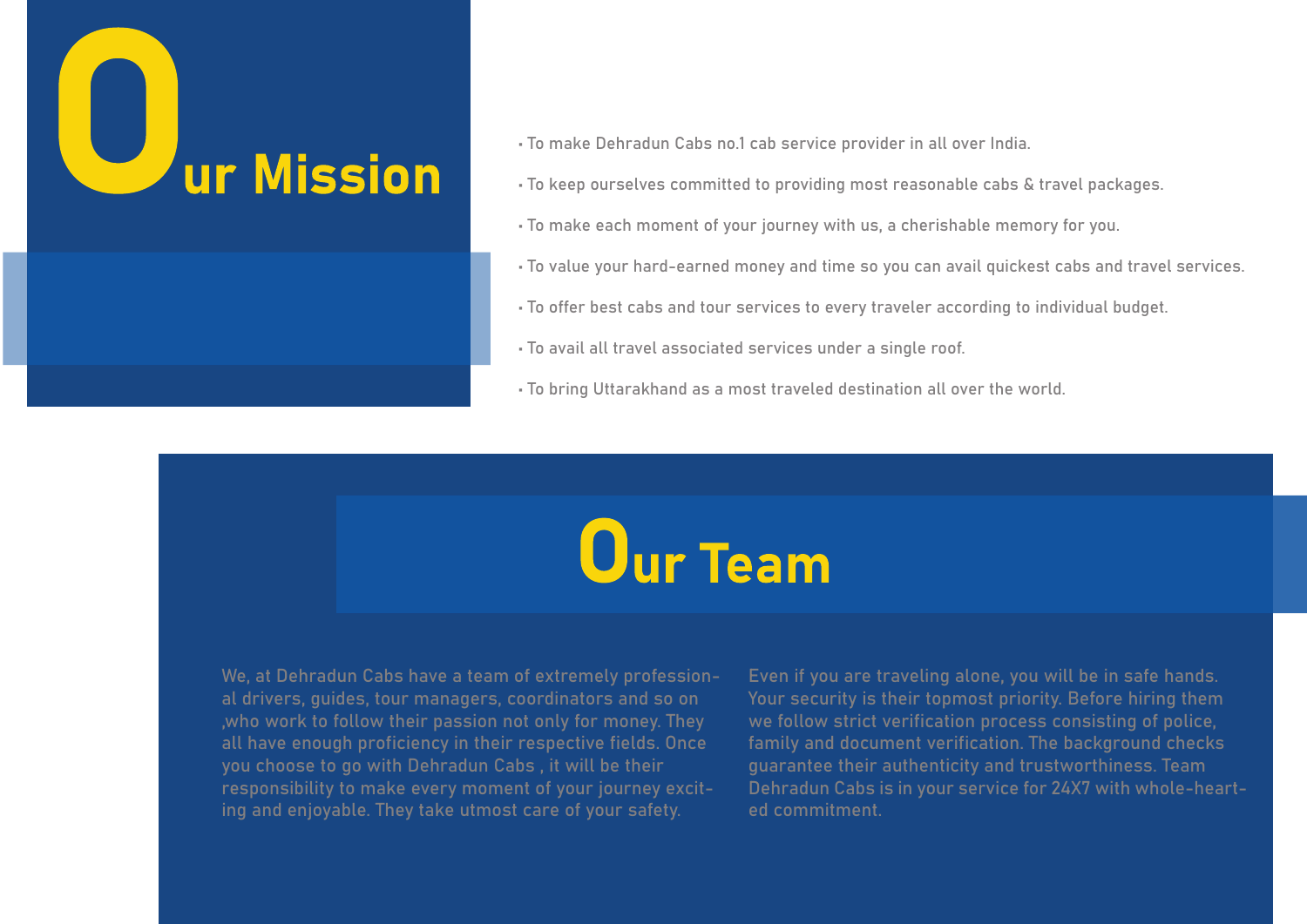## **CERTIFICATE'S**



**MINISTRY OF CORPORATE AFFAIRS Central Registration Centre** 

**Form 16 [Refer Rule 11(3) of the Limited Liability Partnership Rules, 2009] CERTIFICATION OF INCORPORATION** 

LLP Identification Number:

For and on behalf of the Jurisdictional Registrar of Companies

Registrar of Companies Central Registration Centre

 $\mathbf{r}$ 

Disclaimer: This certificate only evidences incorporation of the LLP on the basis of documents and declarations of the applicant(s). This certificate is neither a license nor permission to conduct business or solicit deposits or funds from public. Permission of sector regulator is necessary wherever required. Registration status and other details of the LLP can be verified on www.mca.gov.in

Mailing Address as per record available in Registrar Office:

Uttarakhand Simply Hoopen!

Uttarakhand Tourism Development Board Department of Toucers, Government Of UI

#### Certificate of Registration

This is to certify that

M/s. Dehradun Cabs Owner:Partner Name Debendra Prashad Shaw

Addisss Amar Bharti, Near Vipin Pradhan House, Chanderbani - Dehradun, Detwadun

Has been registered as per Uttarakhand Tourism and Travel Trade Registration Rules-2014 (amendment 2016) under the category

Travel Agent, Domestic Tour Operator, Excursion Agents

Certificate No. UTTR/DEHRADUN/09-2019/002432



Generated On 19-01-2019 Printed On 19-01-2019

District Tourism Develop Uttarakhand Tourism Developeme

श्चिटक अधिकारी \* The Authenticity of the certificate may be verified on som utbrationalisation was spoken and entitled

all Construction Parystan Bhawan Near CMGC Helipad Gami Cantra<br>משלום המונים המונים המונים המונים המונים המונים במונים במונים המונים המונים המונים המונים במונים המונים במונים<br>במונים המונים המונים המונים המונים המונים המונ Deteradun-248001/Uttarakhand)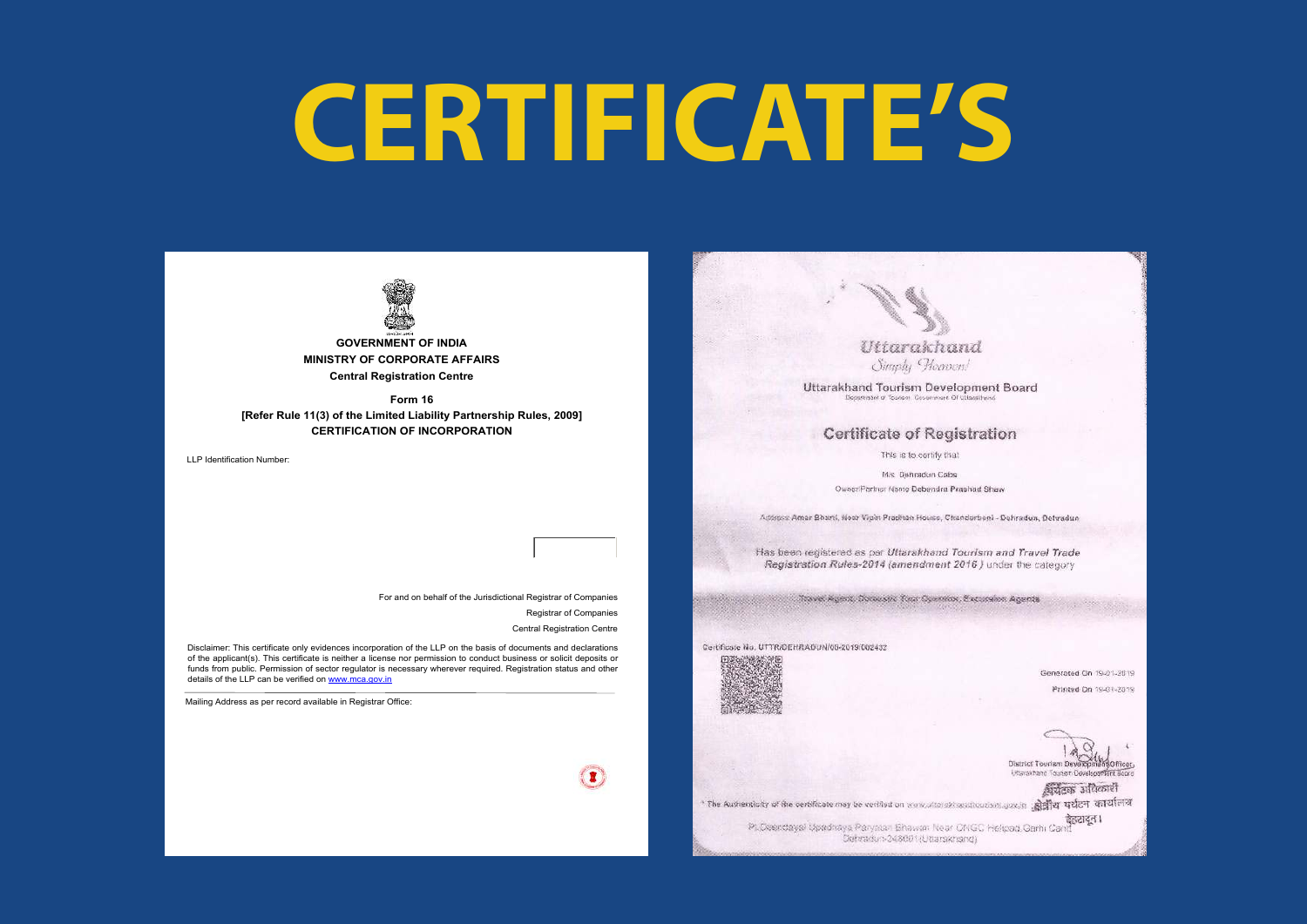### Dehradun Cabs- Best Destination for travelling"



### Cabs Service

Dehradun Cabs –the best car rental in Dehradun

Dehradun Cabs organizes the coziest taxi, bus and other services for every tourist. We have a fleet of several AC/Non AC, comfortable, luxurious, SUV, Traveler buses and you can pick from any of them suited to your pocket-friendly budget. Our cab charges are incomparable and lower than any other taxi providers across Uttrakhand. Dehradun Cabs charges actual cost with no hidden charges, extra cost, tips, taxes added in the bill. This helps us to keep the fares minimum and budget-friendly. We are the best taxi service provider in Dehradun and this is our prime motto that we offer to our every client. We provide you with trouble-free & best cab services in Dehradun and now we are expanding our services in Rishikesh, Haridwar Chardham, and other popular destinations

across North India. In fact, we also offer you the option to select cab services in Dehradun through online.

Dehradun Cabs' well-trained team guides you through the best & comfy travel experiences with best possible rental cab services in Dehradun. Once you begin your journey with us, your well-being will be our responsibility. We even provide you with pick and drop all over North India. You can be in any corner of North India, coming or going out of Dehradun for any purpose just book us. We will pick you from your doorstep and drop to your final destination. In a case of emergency Dehradun Cabs is available 24×7 any time of a day or night. You can get the quickest cabs with a wink of an eye. You can see below the different cabs available with us and the price list and book us for the most amazing trip.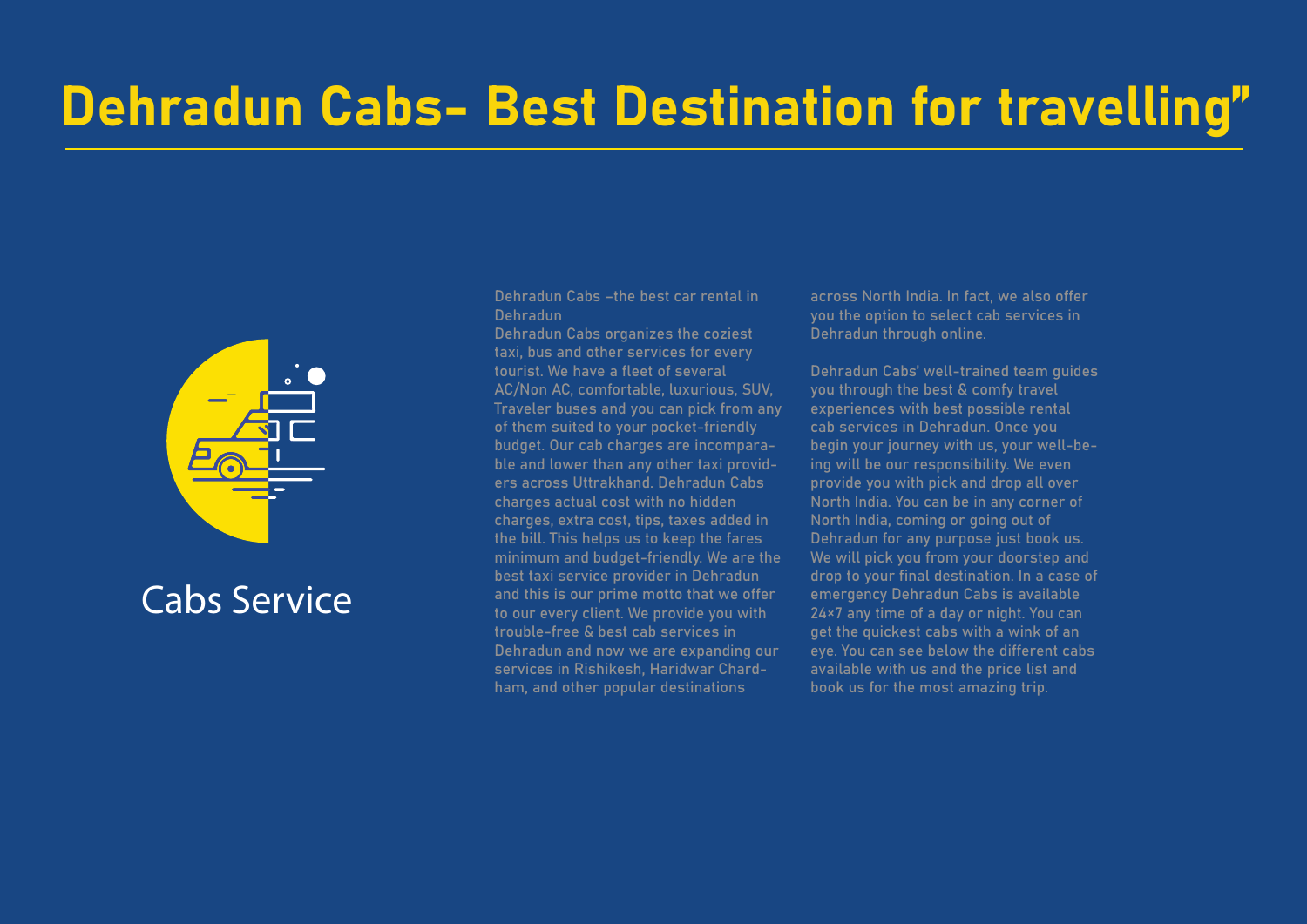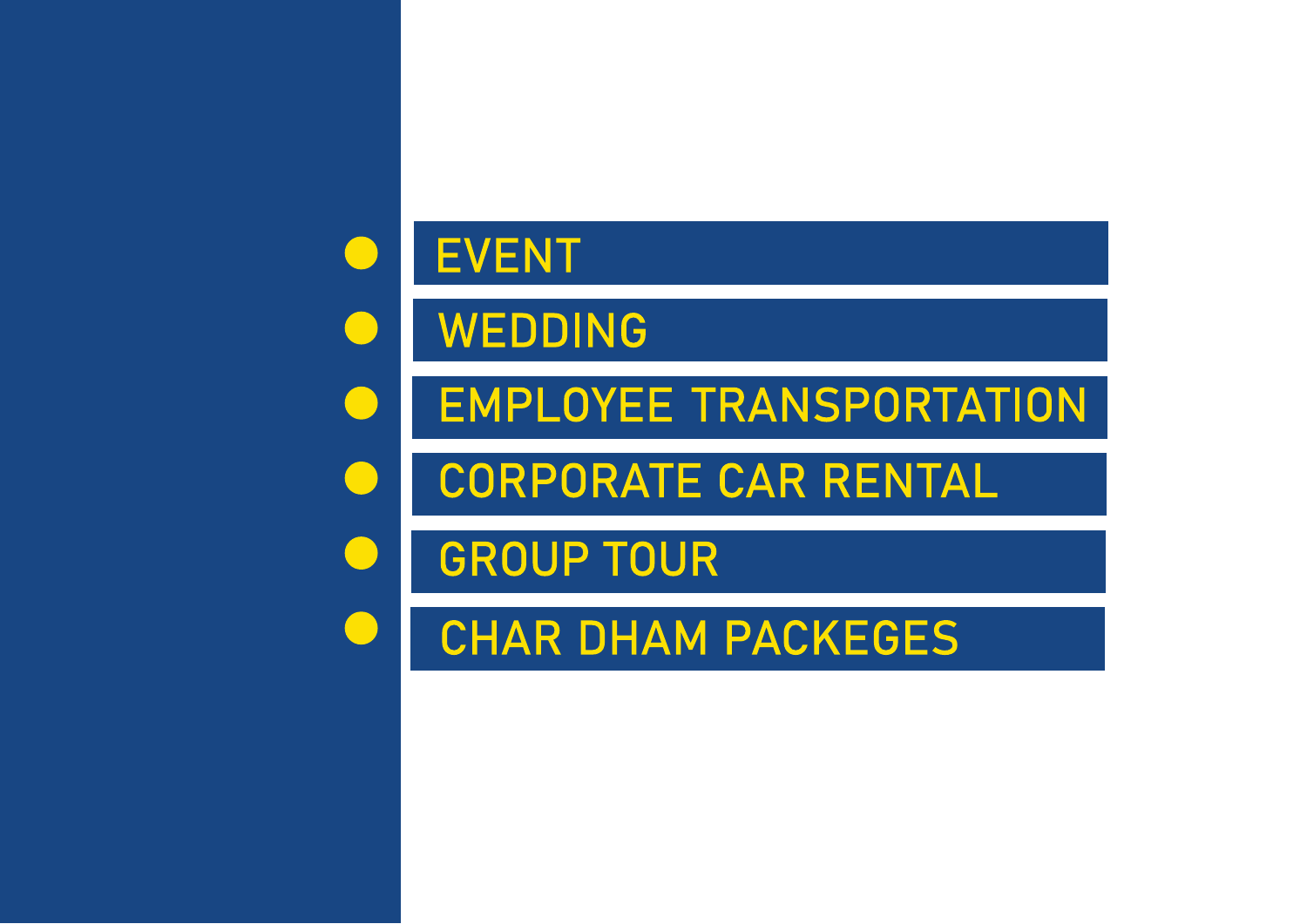## Recently working with

Eco rent a car Delhi Wise travel India pvt ltd Gurugram Regal india private limited Bangalore Cabsden Bangalore Kangaroo cabs Gurugram Sun rent a car Mumbai Carzonrent Delhi KTC DELHI Honza delhi Hedonistic India private limited delhi Dara Travels chandigarh Pais Auto Mumbai Zit car rental Delhi Classic car rental Delhi Travel together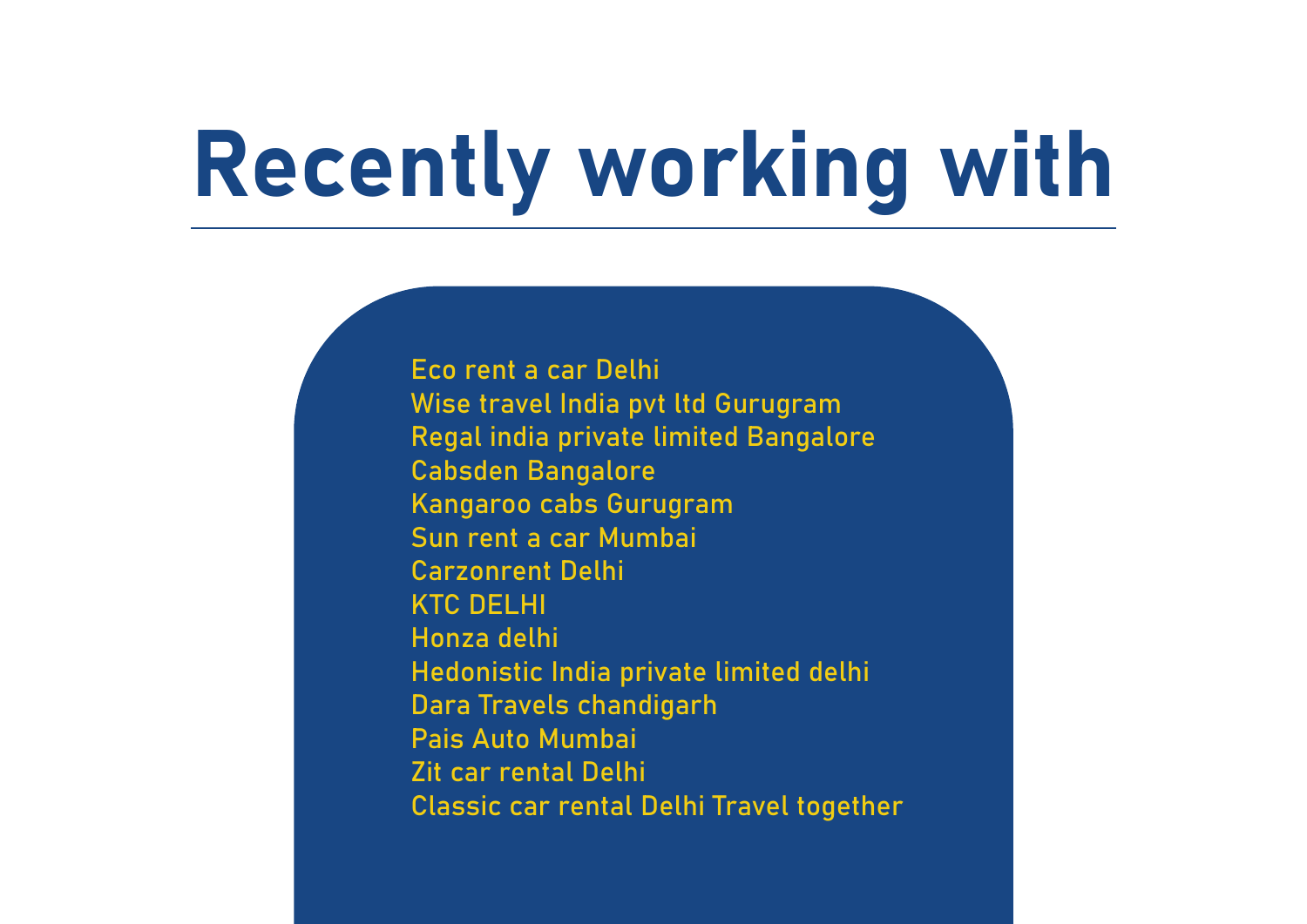#### INNOVA CRYSTA

ETIOS







INNOVA







#### TOYATA SWIFT DEZIRE